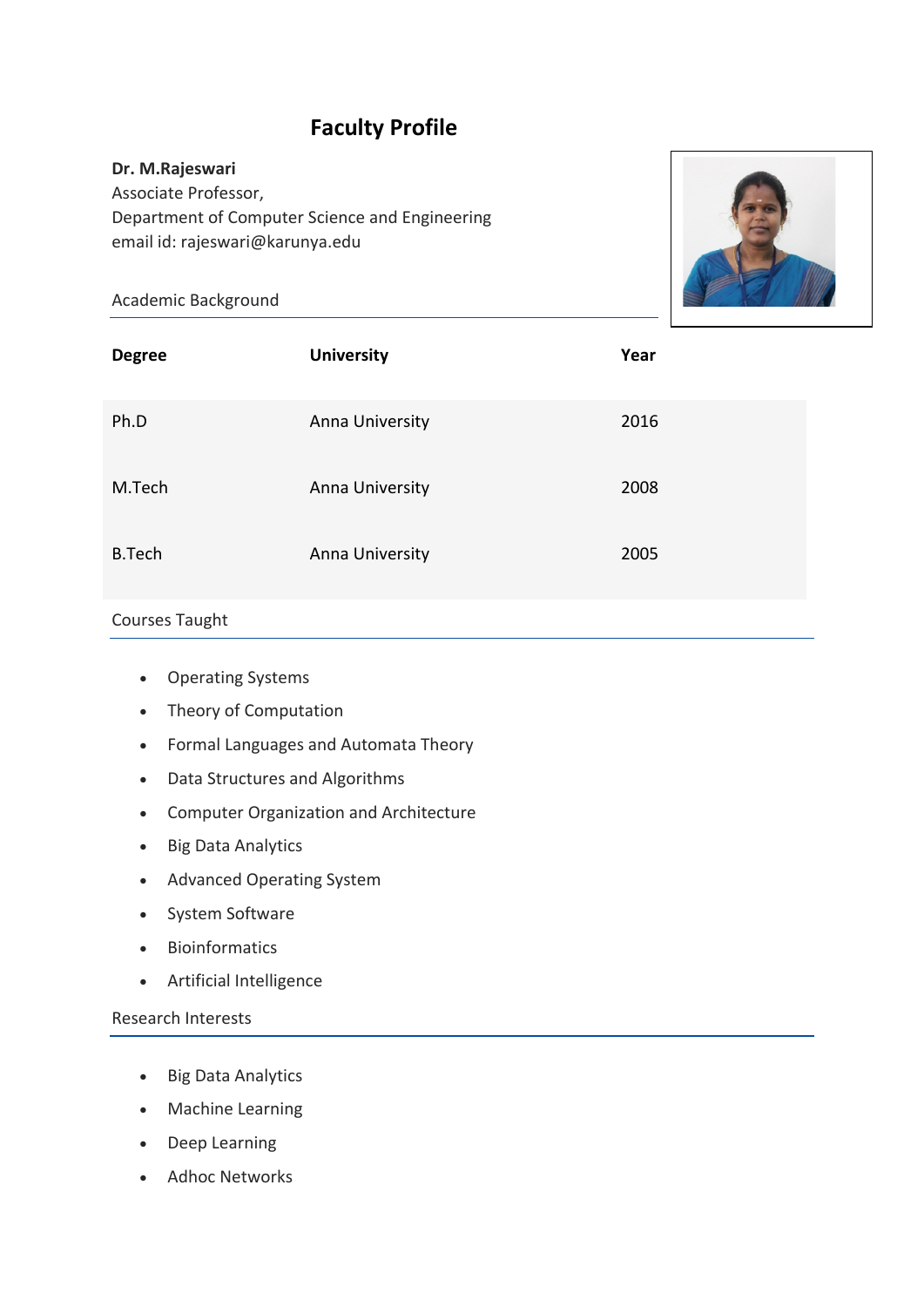### Most recent Publications

- Published a paper on "Person identification with aerial imaginary using SegNet based semantic segmentation", https://doi.org/10.1007/s12145-020-00516-y, Sep 1,2020 – Online, Earth Science Informatics, **Springer Publications, SCI Indexed.**
- Published a paper on "Cascading Model in Underwater Wireless Sensors using Routing Policy for State Transitions", https://doi.org/10.1016/j.micpro.2020.103298, Microprocessors and Microsystems, **Elsevier Publications,** Online, 1st October 2020, **SCI Indexed,** 79 (2020) 103298.
- Published a paper on "Adaptive beam formation and channel allocation using substance near multicast protocol and CS-iEHO", https://doi.org/10.1007/s00500- 020-05476-5, Soft Computing, **Springer Publications, SCI Indexed,** ISSN 1432-7643, 05th Jan 2021.
- Published a paper on "Exploration of Sentiment Analysis and Legitimate Artistry for Opinion Mining", https://doi.org/10.1007/s11042-020-10480-w, Multimedia Tools and Applications, **Springer Publications, SCI Indexed,** ISSN / eISSN: 1380-7501 / 1573-7721, 23rd Jan 2021.
- Published a paper on "Tyre Inspection through Multi-State Convolutional Neural Networks", vol. 27, no.1, pp. 1–13, 2021, doi:10.32604/iasc.2021.013705, Intelligent Automation & Soft Computing, **SCI Indexed,** Jan 2021.

### Projects Guided

- Guided a PG project on "Leaf disease detection using soft computing techniques".
- Guided a PG project on "Game Theoretical approach with Audit based Misbehavior Detection System"
- Guided a PG project on "Person identification with aerial imaginary using SegNet based semantic segmentation"

### Memberships in Professional societies

- ISTE Indian Society for Technical Education, LM78070, Year: 2011
- SDIWC The Society of Digital Information and Wireless Communications, Global member id: 29036, Year: 2020
- Internet Society, Global member id: 222482, Year: 2020